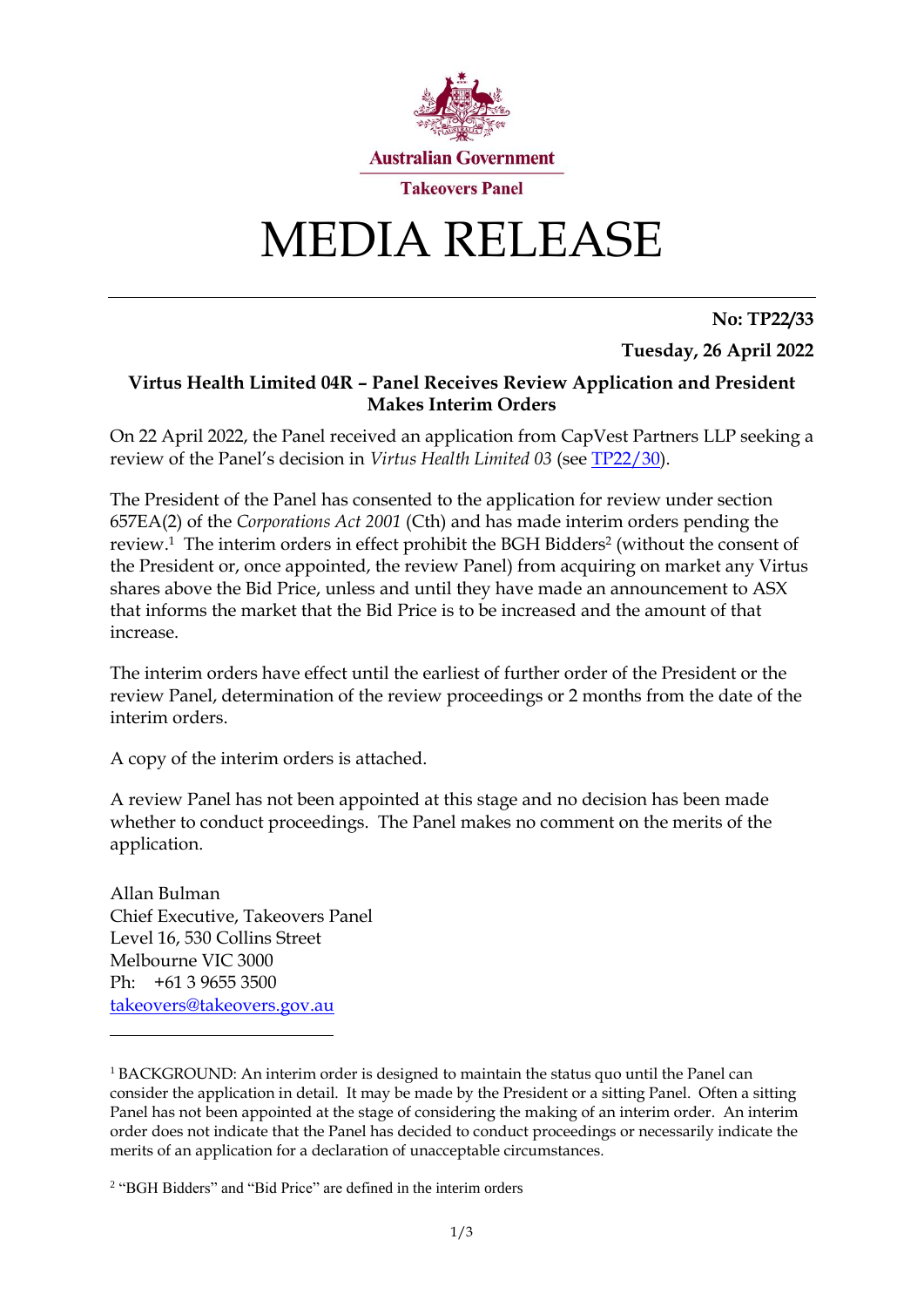

## **ANNEXURE A**

## **CORPORATIONS ACT SECTION 657E INTERIM ORDERS**

### **VIRTUS HEALTH LIMITED 04R**

CapVest made an application to the Panel dated 22 April 2022 seeking a review of the Panel's decision in *Virtus Health Limited 03* and requesting interim orders pending the review.

The President ORDERS:

- 1. Without the consent of the President or, once appointed, the review Panel,
	- (a) UBS Securities must not acquire on market any Virtus shares above the Bid Price on behalf of BGH Bidders and
	- (b) BGH Bidders must not appoint any broker other than UBS Securities to acquire on market any Virtus shares above the Bid Price on behalf of BGH Bidders,

unless and until the BGH Bidders have made an announcement to ASX that informs the market that the Bid Price is to be increased and the amount of that increase.

2. In these orders the following terms have their corresponding meaning:

| <b>BGH Bidders</b> | BGH Capital Pty Ltd in its capacity as                                                                                                                                                                                                |
|--------------------|---------------------------------------------------------------------------------------------------------------------------------------------------------------------------------------------------------------------------------------|
|                    | investment manager or adviser to the                                                                                                                                                                                                  |
|                    | constituent entities of BGH Capital Fund I.                                                                                                                                                                                           |
|                    | The Bid is being made by Oceania Equity                                                                                                                                                                                               |
|                    | Investments Pty Ltd (as trustee for the                                                                                                                                                                                               |
|                    | Oceania Trust) and A.C.N. 658 293 166 Pty                                                                                                                                                                                             |
|                    | Ltd, each currently wholly-owned by BGH                                                                                                                                                                                               |
|                    | Capital Fund I                                                                                                                                                                                                                        |
| <b>Bid Price</b>   | the offer price under the terms of the off-<br>market takeover bid by the BGH Bidders for<br>all of the fully paid ordinary shares in Virtus<br>as set out in the Bidders' Statement lodged<br>with the ASX on 6 April 2022 as may be |